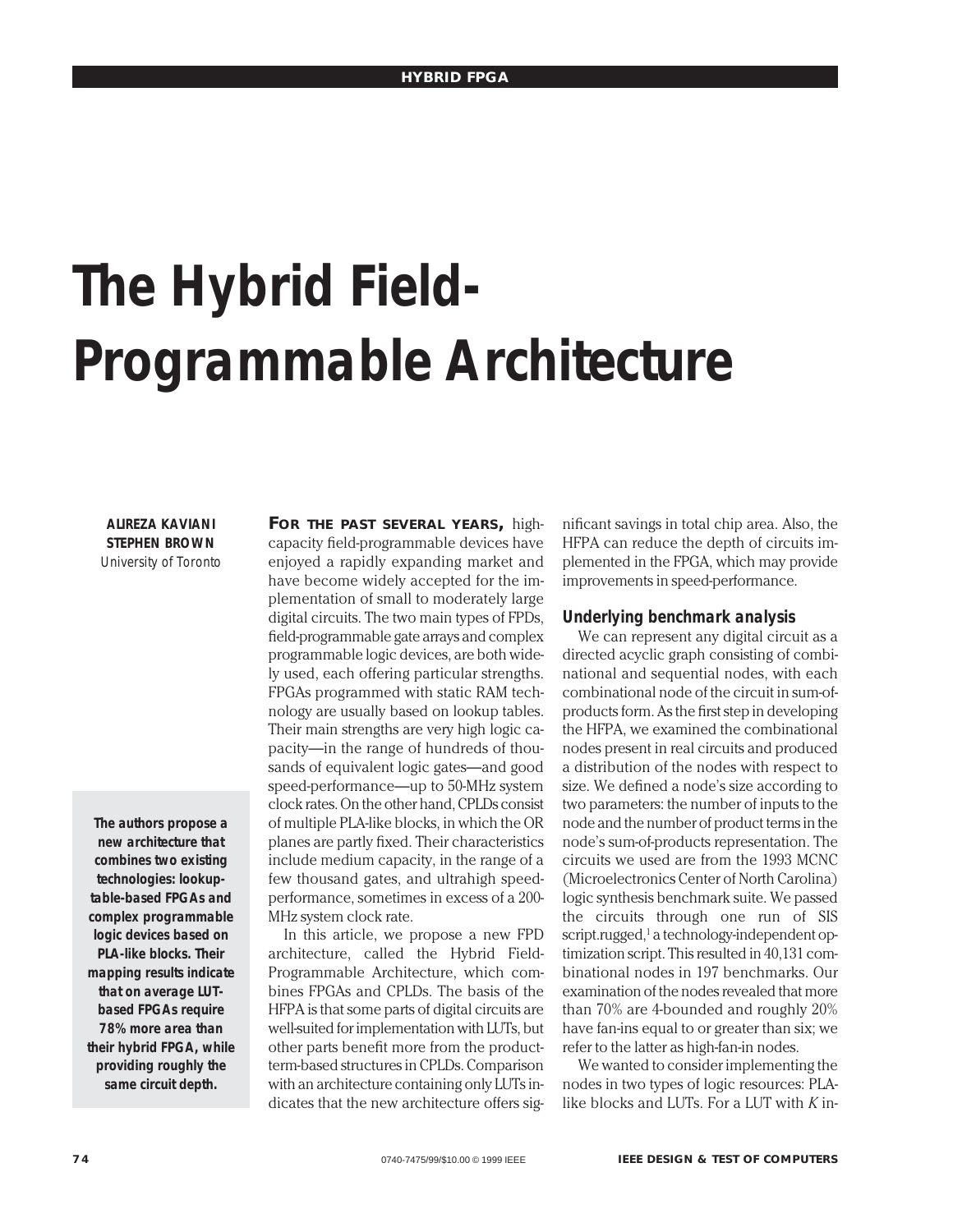

**Figure 1.** An example of combinational nodes in a circuit.

puts, the cell's area is proportional to 2*<sup>K</sup>*. For a PLA-like block, the area is approximately proportional to  $K \times P$ , where *P* is the number of pterms in the block. Assuming *P* is close to *K*, we can simplify the representative area of a PLA-like block to  $K^2$ . For  $K = 4$ ,  $2^K = K^2$ , and  $K < 4$ , LUTs are more efficient than PLAs. Therefore, 4-bounded nodes can be efficiently implemented with LUTs. This accounts for most nodes in circuits, but there is still a significant number with high fan-ins. We could also implement these nodes with 4-LUTs, but the area required would be large. We observed that most highfan-in nodes do not require a large number of pterms and thus are well suited for PLA implementation. Therefore, we decided the HFPA would contain both PLA-like blocks, which we call programmable array logic blocks, and 4-LUTs.

Figure 1 illustrates the concept of suitability of nodes of different sizes in either LUTs or PLAs. The example circuit consists of five combinational nodes, each represented by its personality matrix. The personality matrix's columns are associated with the inputs to the combinational node, and its rows correspond to the pterms in the sum-of-products form of the node. For example, a 1 in the second row and fourth

# **Abbreviations**

- BLIF Berkeley Logic Interchange Format
- CAM content-addressable memory
- CPLD complex programmable logic device
- EDIF Electronic Design Interchange Format
- FPD field-programmable device
- FPGA field-programmable gate array
- HFPA the Hybrid Field-Programmable Architecture
- LUT lookup table
- 4-LUT four-input LUT
- LUTB LUT block, contains four 4-LUTs that can be locally interconnected
- PALB programmable array logic block (a PLA-like block)
- PLA programmable logic array
- pterm product term

column means that the fourth input to the node appears in the second pterm of its sum-of-products form, with positive polarity. Similarly, a 0 at this position means that the corresponding literal appears with negative polarity, and the symbol "–" means that the corresponding literal does not appear in the pterm. Therefore, the numbers of rows and columns in a personality matrix equal the numbers of pterms and inputs in the sum-of-products form of the node, respectively. Note that we are not considering the inverters as separate nodes because they can be realized in their fan-in cells with no extra cost.

If we implement the circuit shown in Figure 1 in a LUTbased FPGA, we will need four 4-LUTs for nodes B, C, D, and E in addition to the number of LUTs required to implement node A. We used the Synopsys FPGA compiler with the highest optimization effort to map node A to 4-LUTs; we needed a total of 15 LUTs. Therefore, we needed at least 19 LUTs to implement the five combinational nodes. In an architecture that contains PALBs as well as LUTs, we can implement node A in one PALB, and the rest of the nodes will require four 4- LUTs. This is the equivalent area of only eight 4-LUTs, as explained later. The key point is that when synthesis tools fail to find good decompositions for a node such as A, the area necessary to realize the node with LUTs is high.

On the other hand, O2 in Figure 1 is efficiently decomposed into four 4-bounded nodes; therefore 4-LUTs can implement O2 in a reasonable area. If we fully collapse nodes B to E, the result will have 12 inputs and 26 pterms. Such a large number of pterms is expensive in terms of area when implemented in a PLA-like block. In a CPLD containing only PLA-like blocks of the size of our PALBs, the circuit in Figure 1 will take at least 2.5 PALBs, equivalent to 10 4-LUTs in area. Therefore, an architecture that contains a mixture of PALBs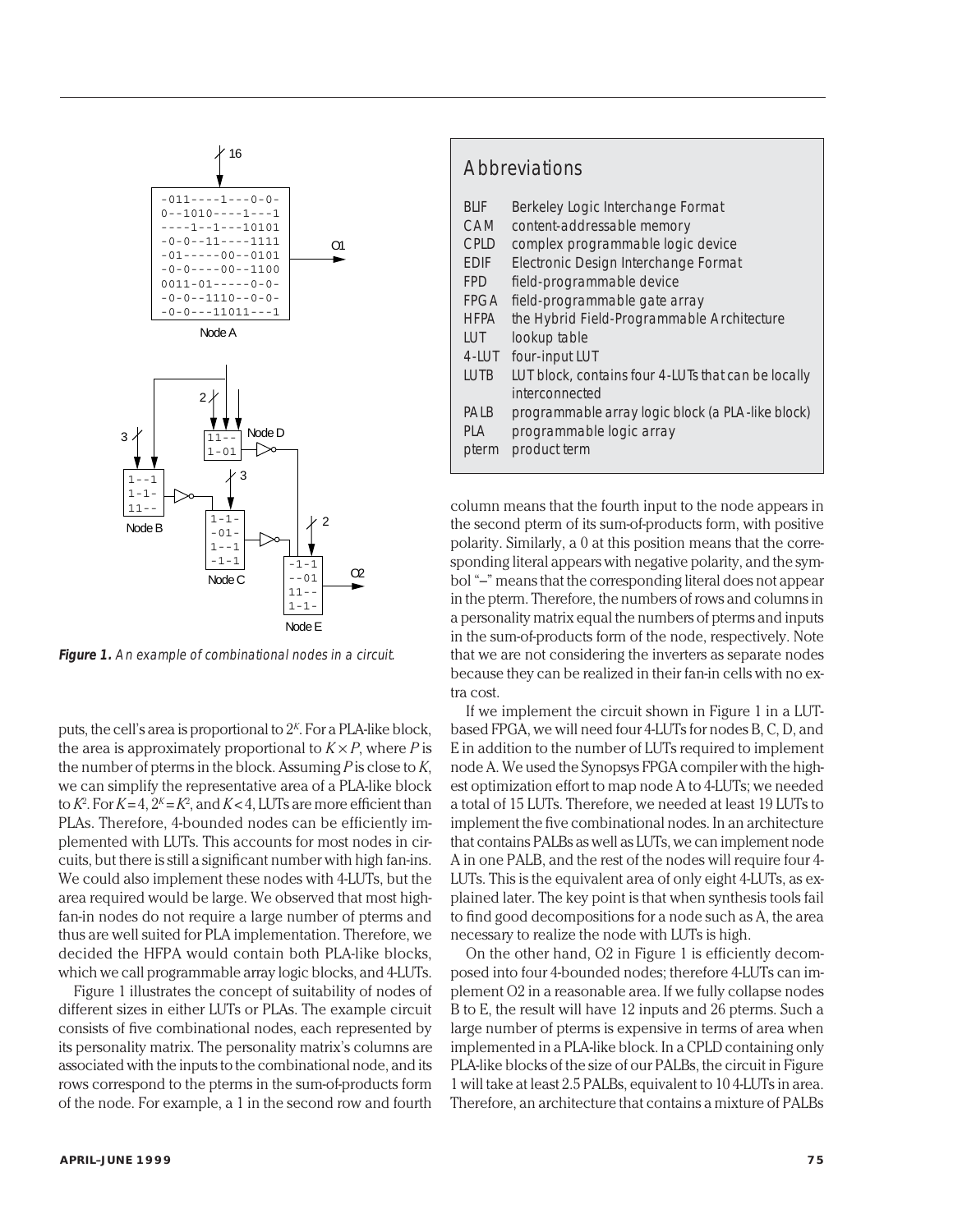# **HYBRID FPGA**



**Figure 2.** Node size distribution: excluding 5-bounded nodes **(a)**; excluding 4-bounded nodes **(b)**.

**Table 1.** Architectural statistics.  $μ = mean$ ;  $σ = variance$ ; boldface numbers = best choice.

| Excluding<br>K-bounded<br>nodes | <b>Inputs</b><br>$(\mu, \sigma)$ | <b>Pterms</b><br>$(\mu, \sigma)$ | Inputs/<br>pterms<br>$(\mu, \sigma)$ | <b>Pterms</b><br>(filtered)<br>$(\mu, \sigma)$ | Inputs/pterms<br>(filtered)<br>$(\mu, \sigma)$ |
|---------------------------------|----------------------------------|----------------------------------|--------------------------------------|------------------------------------------------|------------------------------------------------|
| $K = 6$                         | (12.8, 6.8)                      | (9.2, 5.3)                       | (1.6, 0.9)                           | (6.3, 5.5)                                     | (1.9, 1.0)                                     |
| $K = 5$                         | (11.8, 6.7)                      | (8.4, 5.3)                       | (1.6, 0.9)                           | (5.8, 5.2)                                     | (1.9, 1.0)                                     |
| $K = 4$                         | (10.2, 6.6)                      | (7.2, 5.2)                       | (1.7, 0.9)                           | (5.0, 4.8)                                     | (1.9, 0.9)                                     |
| $K = 3$                         | (8.2, 6.1)                       | (5.5, 4.9)                       | (1.8, 0.9)                           | (4.1, 4.2)                                     | (1.9, 0.7)                                     |
| $K = 2$                         | (6.2, 5.4)                       | (4.1, 4.3)                       | (1.8, 0.9)                           | (3.1, 3.5)                                     | (1.8, 0.6)                                     |
| $K = 0$                         | (4.5, 4.7)                       | (3.0, 3.6)                       | (1.7, 0.7)                           | (2.3, 2.9)                                     | (1.7, 0.6)                                     |

and LUTs provides the most area-efficient implementation for this example.

# **Design process**

Previous research<sup>2</sup> has studied the effects of LUT size on FPGA area efficiency and concluded that 4-LUTs provide good results. Here, we assume that the HFPA uses 4-LUTs. This section explains the analysis that led to our determination of the number of inputs, pterms, and outputs for the PALB.

**Analysis of node sizes in benchmark circuits.** Since 4 bounded nodes will be implemented in 4-LUTs, the PALB should be designed in such a way that it is well matched for implementation of nodes with more than 4 inputs. Also, we observed that many 5-input nodes are simple OR/AND gates; these nodes can easily be decomposed and realized in 4-LUTs. It is not desirable that the nodes to be implemented in LUTs affect the PALB architecture.

Figure 2a shows the node size distribution, in terms of num-

ber of pterms and number of inputs, for all the MCNC benchmarks, excluding 5 bounded nodes. The figure shows a peak at 9 pterms, with some larger nodes and many smaller ones. To illustrate the effects of 5-input nodes, Figure 2b shows the same information, except that only 4-bounded nodes are excluded. Now, there is a new peak at 3 pterms; it is clear that the number of 5 input nodes is significant and may strongly affect our analysis. Because the effect of 5-input nodes is pronounced, and because many of these nodes are suitable for LUTs, it is important to exclude them when designing the PALB architecture. The same is true for nodes with a higher fan-in, but their effect would be less important because there are fewer of them.

Table 1 summarizes statistics of node sizes excluding nodes with various numbers of inputs. Three statistical parameters affect the PALB: 1)

the average number of inputs, 2) the average number of pterms, and 3) the ratio of the number of inputs to the number of pterms for each combinational node. Table 1 gives the mean and variance  $(\mu, \sigma)$  of these parameters. Each row corresponds to a specific value of *K*, showing the statistical data excluding *K*-bounded nodes. Under the columns labeled "filtered," additional nodes are excluded according to the following assumptions: 1) All single-input pterms in a node merge into one multi-input pterm. We base this assumption on our observation that in the sum-of-products form of high fan-in nodes, there are many pterms with only one input. As explained in the next subsection, we can merge these singleinput pterms into one, with almost no extra cost for the PALB architecture. 2) Nodes that are single pterms (that is, ANDs and ORs) are excluded. There are many combinational nodes with only one pterm. Since these nodes are decomposable, LUTs are as good as PALBs for implementing them, so we must exclude them from the data that affect the PALB architecture.

Table 1 serves as a guide for designing the PALB archi-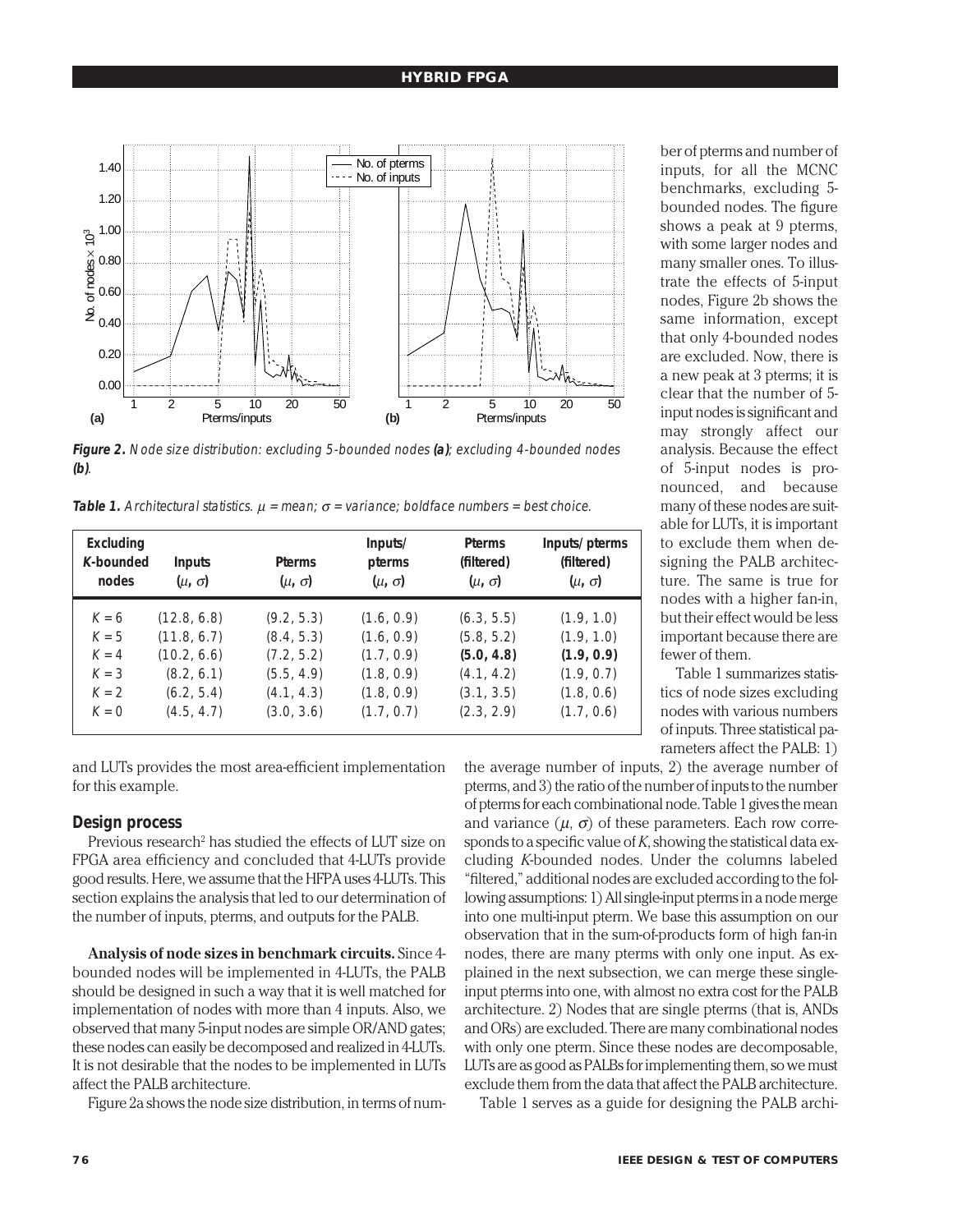tecture. Since we are using 4-LUTs, it is reasonable to base the PALB on the  $K = 4$ row, and for reasons discussed earlier, it is appropriate to use the filtered columns. Thus, the PALB should be designed to suit the parameters shown in boldface. We decided that 5 and 1.6 are the closest practical values to the boldface averages.

**PALB architecture.** Figure 3 shows the PALB we developed for use in the HFPA. It has 16 inputs, 10 pterms, and 3 outputs. On average, two combinational nodes, each with 5 pterms, can be implemented in a PALB. One extra output accommodates the implementation of small nodes. We



**Figure 3.** PALB architecture.

discuss the implementation of AND/OR gates later.

The meaning of the schematic in Figure 3 should be readily apparent, except for the connection of the inputs to the OR plane. The figure shows 5 pterms hardwired to produce the lowest of the 3 outputs (marked •). Also, another 5 pterms can be programmably connected to this output (marked x). Similar comments apply to the other PALB outputs. This architecture combines a classic fixed OR plane with a programmable OR plane. It is designed to be optimized for 5 pterms and yet be configurable for up to 10 pterms. One of the outputs in the PALB accommodates an extra programmable input to the corresponding OR. We can connect this input to the adjacent PALB, a feature useful for implementing nodes with more than 10 pterms. Figure 3 illustrates that for half of the PALB's inputs, we can connect only one polarity to the AND plane. The analysis of the personality matrices of the combinational nodes in the benchmarks supports this. According to our analysis, less than 1% of PALB-feasible combinational nodes need more than 8 inputs with both polarities. These few nodes can be implemented in 4-LUTs. By using this feature, we reduce the number of input switches by 25%, significantly reducing the PALB's silicon area.

Figure 4 depicts two functionally equivalent implementation forms of a typical combinational node. Figure 4b shows the merging of pterms with single inputs into one multi-input pterm. Note that the extra AND gate and inverters at its inputs are already available in our PALB, at no addition-



**Figure 4.** Node implementation forms: AND-OR **(a)**; AND-OR plus merged single-input pterms **(b)**.

al cost. In this example, the number of pterms decreases from 5 to 3 with the cost of one extra inverter. The black XOR gates in Figure 3 serve as programmable inverters for the purpose of merging single-input pterms into one multivariable pterm. The data in the "filtered" columns in Table 1 justify this PALB feature.

The simple act of merging decreases the number of pterms in the observed 197 benchmarks approximately 25% on average. This is clear in Figure 5 (next page), which shows the average number of pterms with and without merging. The merging feature thus reduces the logic resources needed to implement circuits, contributing to better area efficiency. For completeness, we should mention that the benefits of pterm-merging depend on the particular logic **Extra inverter**<br> **Extra inverter**<br> **Extra inverter**<br> **Extra inverter**<br> **Extra inverter**<br> **Extra inverter**<br> **Extra inverter**<br> **Extra inverter**<br> **Extra inverter**<br> **Extra inverter**<br> **Extra inverter**<br> **Extra inverter**<br> **Extra**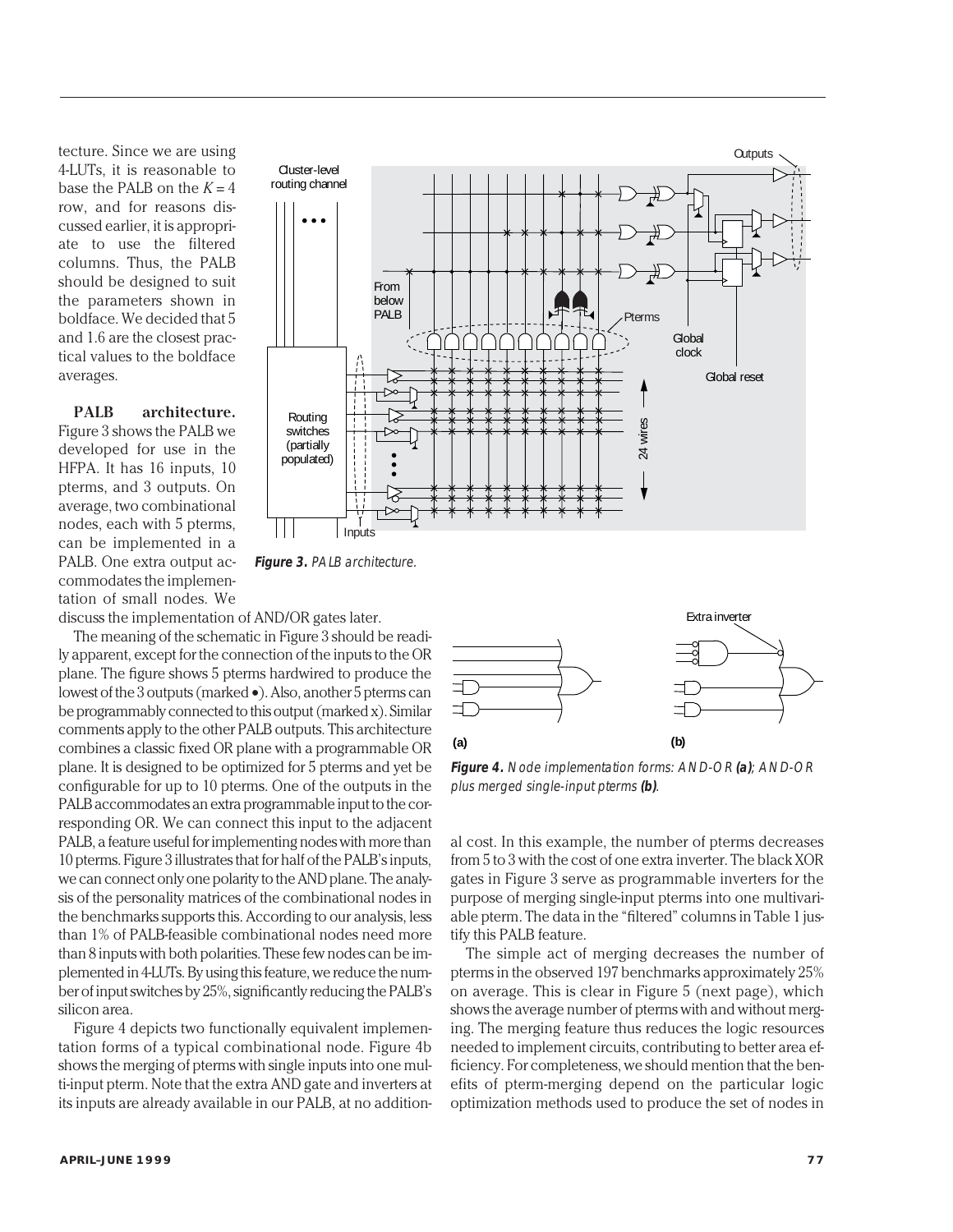the circuits.

# **Routing architecture and layout issues**

The choice of an appropriate routing architecture is extremely important in designing an FPD. A custom PALB layout determines the block's area and delay.

**Interconnection structure.** The HFPA's routing channels follow a hierarchical arrangement. A previous study<sup>3</sup> has shown that such routing architectures are efficient. Commercial FPGAs such as Altera's Flex 10K use hierarchical routing schemes.





Cluster-level routing channel



**Figure 6.** A LUTB in the HFPA.

The lowest level in the HFPA is a block, which can be a PALB or a LUTB. A LUTB contains four 4-LUTs that can be locally interconnected, as illustrated in Figure 6. Each 4-LUT+ cell in the figure can accommodate the equivalent functionality of a 4-input LUT and also contains a flip-flop and necessary drivers and switches for the cell's output. Since a 4-LUT+ is similar to cells used in traditional FPGAs, we will not explain its details. Figure 6 shows that each cell is connected to a block-level channel through a fully populated crossbar. We implement these crossbars with multiplexers; therefore, it is feasible in terms of area to fully populate them. Higher flexibility in lower levels of routing allows us to reduce the number of switches in upper levels, whose transistors drive larger loads and therefore require more area. The block-level routing channel contains 12 tracks. A partially populated crossbar connects the 12 tracks to a cluster-level channel.

Figure 7 shows a cluster containing eight PALBs and eight LUTBs. The number of blocks and the mixture of PALBs and LUTBs in the figure are tentative; future research must confirm these parameters. There are 80 tracks in the cluster-level routing channel, and each track can connect to two wires of each block. Thus, each partially populated cluster-toblock crossbar has 160 switches. We decided that two switches per track in the cluster channel are sufficient to provide reasonable routability, because all the inputs to a block are functionally equivalent. This is true for both LUTBs and PALBs because the block-level crossbars are fully populated. The positioning of switches shown in Figure 7 simplifies illustration but is not what we used in the layout.

We can connect several clusters to create a section using another level of routing. We can homogeneously distribute the switches and section-level routing tracks among the PALBs and LUTBs in a cluster. Therefore, the area needed for higher levels of routing is the same for LUTBs and PALBs. Our main objective is to come up with realistic area and delay estimates within a section. Thus, we do not need to dis-

cuss the details of routing characteristics and resource layout for levels higher than the cluster-level channel.

**PALB layout.** To determine a PALB's area and delay, we made a custom layout of the block in a 0.5 micron CMOS process that allows three levels of metallized interconnect. Instead of manual layout of the block, we used Ballistic,<sup>4</sup> an analog/digital layout language developed at the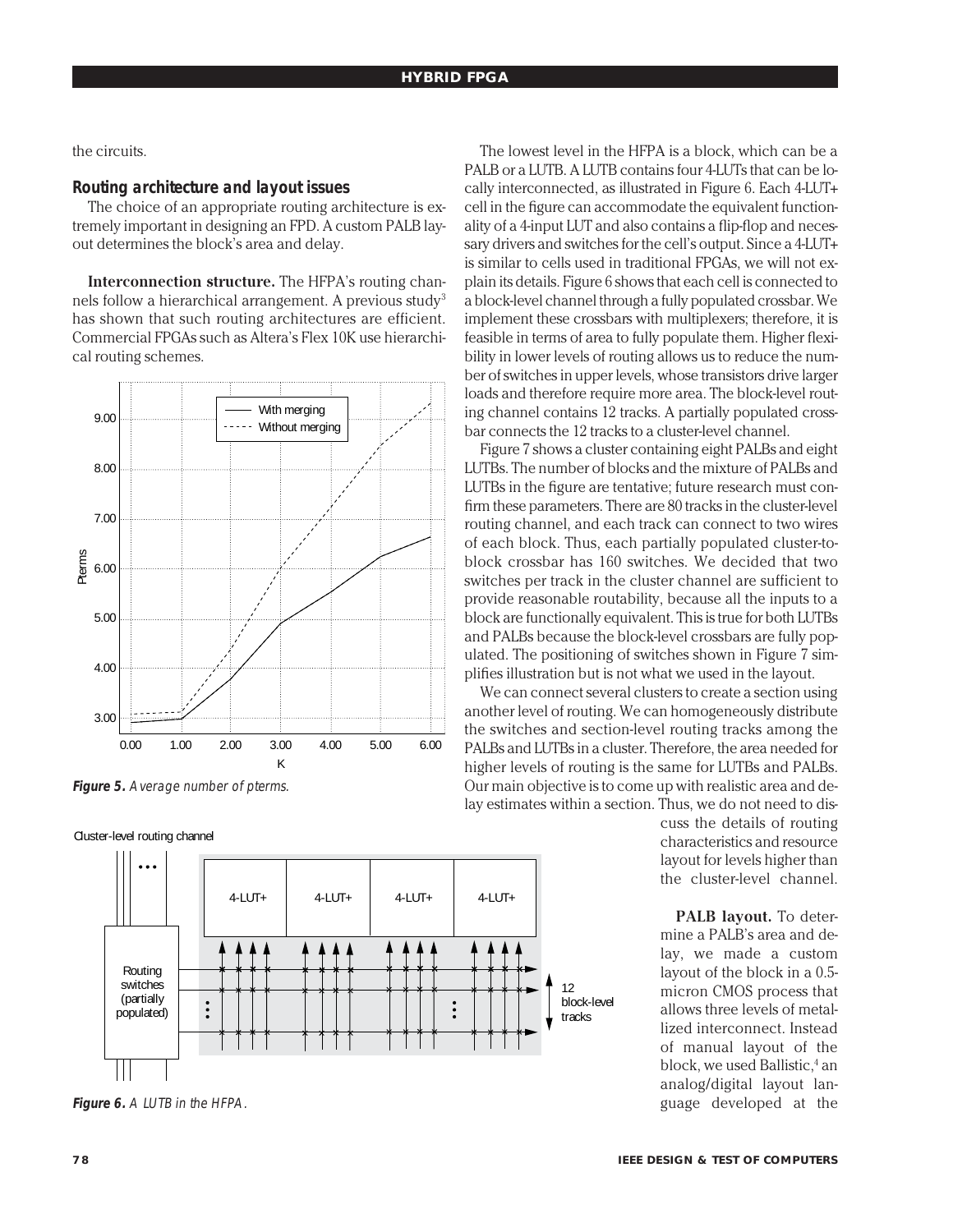University of Toronto. The Ballistic compiler is mounted on top of the Mentor Graphics GDT layout editor, which produces the final layout. We do not explain the details of the layout here, but we describe the main issues involved in the block's area and delay.

Figure 8 shows our implementation of AND/OR gates in the PALB. Instead of the more common pseudo-NMOS AND gates used in commercial CPLDs, we opted for static CMOS gates. This allows us to put many PALBs on one chip without concern for static power consumption. To reduce the delay of the AND/OR gates and thus the block's total delay, we implemented the gates in two levels. The total area of the AND/OR gates is less than 7% of the whole PALB, a negligible area penalty.

Our goal was to reduce the PALB's area and delay as much as possible. To minimize the area, we needed to obtain a perfect balance between the diffusion layer and all the metal interconnection levels. According to our observations of previous submicron FPD layouts, the area bottleneck is often one of the metal layers. Therefore, we focused on reducing the interconnections that needed metal-2 and metal-3 levels by placing the elements so that most connections were locally feasible using polysilicon and metal-1 layers.

With the same intentions in mind, we decided to use fivetransistor SRAMs for our programming bits. Figure 9a illustrates a typical SRAM programming bit for the AND input. We used two lines to program the SRAM: pgmctl controls the programming and pgmin provides the programming

data for each SRAM cell. The programming cell produces a 1 for the AND input when the pass transistor is off. A similar programming cell generates a 0 for the OR input when the pass transistor is off.

We did not implement the inputs that provide both polarities to the AND plane in the manner shown in Figure 3. Instead, we used one programmable inverter for each AND input with both polarities. This reduces the number of level-2 wires with a negligible increase in the area needed in the silicon level. Figure 9b shows a programmable inverter. The AND gates in the layout are surrounded by both kinds of programming cells shown in Figure 9.

Figure 10 (next page) presents the layout's dimensions and overall placement of elements. The numbers are in microns, truncated to the closest integer for simplicity. Clusterblock routing takes roughly 30% of the PALB's area. SRAM



**Figure 7.** A cluster in the HFPA.



**Figure 8.** PALB implementation of AND/OR gates.



**Figure 9.** Programming cells: SRAM cell **(a)**; programmable inverter **(b)**.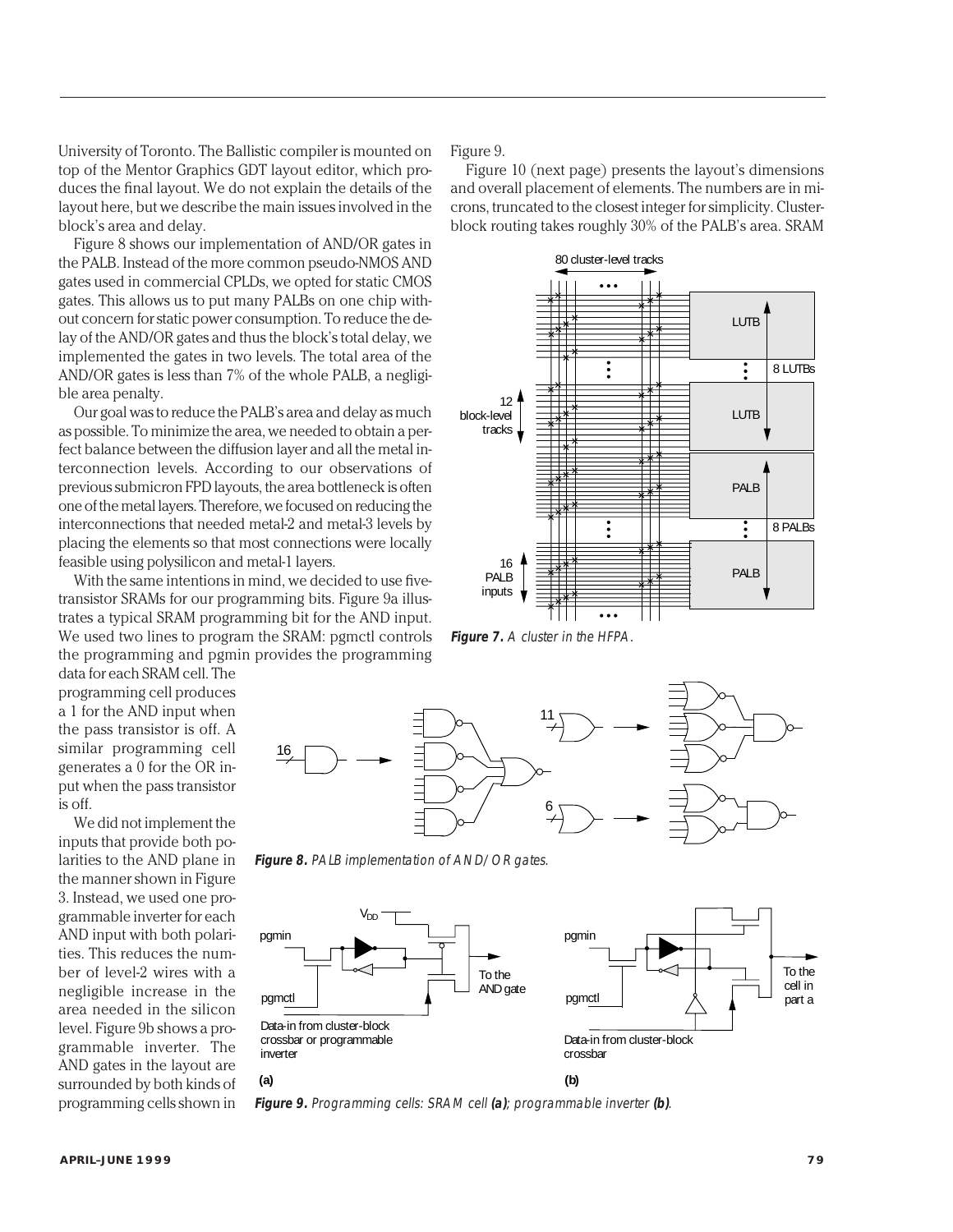#### **HYBRID FPGA**



**Figure 10.** PALB layout. Dimensions are in microns.

programming cells in the input AND planes use more than 50% of the area. The AND gates use roughly 6% of the total area, showing that implementing them with static CMOS gates (Figure 8) is a good approach. The PALB's total area is slightly more than  $0.15 \text{ mm}^2$ .

The LUTB layout in the same technology process occupies an area of about 0.18 mm². We also estimated the area of a 4-LUT in the same process, using information provided by industry. Our comparison found that the PALB layout's area is somewhat smaller than that of the LUTB layout from industry. In the next section, we assume that both blocks take the same area; this is a pessimistic assumption for the HFPA. Also, our postlayout simulation results for  $3.3 V_{\text{DD}}$  indicate that the PALB's delay from cluster tracks to the outputs before drivers is less than 2.5 ns. This is very close to the 4-LUT's delay in commercial LUT-based FPGAs. For example, in the Altera EPF6016, the maximum delay of a logic element that fans out to another logic element in the same logic array block is 3.2 ns. The EPF6016 is also built in a 0.5 micron process. Measuring speed-performance is a complicated task because the delay between two LUTs in the same LUTB differs from the delay between them in a cluster or section. In the next section, we assume that a PALB has the same delay as a LUTB, and we measure the depth of the circuits. This simplification gives us an estimate of the HFPA's speed-performance improvement.

## **Estimate of gain**

An accurate measure of the gain provided by the new architecture requires CAD tools for technology mapping, placement, and routing of the circuits. These tools are not yet available, so we approximated the HFPA's expected gain compared to a 4-LUT-based FPGA. Table 2 lists the results of the comparison for 11 MCNC benchmarks. We converted the benchmarks from EDIF to BLIF, $<sup>1</sup>$  and after optimization,</sup> mapped them to 4-LUTs using the Flowmap mapping algorithm.5 All the benchmarks passed through one run of the SIS technology-independent optimization scripts. We applied two optimization scripts: script.rugged and script.algebraic. Both scripts use various methods of optimizing for combinational circuits. The HFPA's gain was lower when we mapped the circuits after using script.algebraic, so to be conservative, we report in Table 2 only the script.algebraic results. We discuss the effects of technology-independent optimization on the HFPA later.

The "4-LUT" column of the table shows the number of 4- LUTs and the depth of the circuit after technology mapping using Flowmap. We define the depth of a circuit as the total number of LUTs and PALBs on the circuit's critical path. To estimate the HFPA's relative gain after technology-independent optimization, we partially collapsed the benchmarks, using the SIS eliminate and reduce\_depth commands,<sup>6</sup> and then mapped them to the new architecture, using HFAmap.7 We used the eliminate command to minimize area, and we applied reduce\_depth when depth was our concern. The SIS partial collapsers are not ideal for the HFPA, but they provided acceptable results, as Table 2 shows.

Two area-depth trade-offs illustrate the HFPA's advantages. The table's "HFPA-area" columns list the number of PALBs and 4-LUTs resulting from mapping the circuits to the HFPA such that the mapped circuit's depth is close to that obtained with Flowmap. The results in the "HFPA-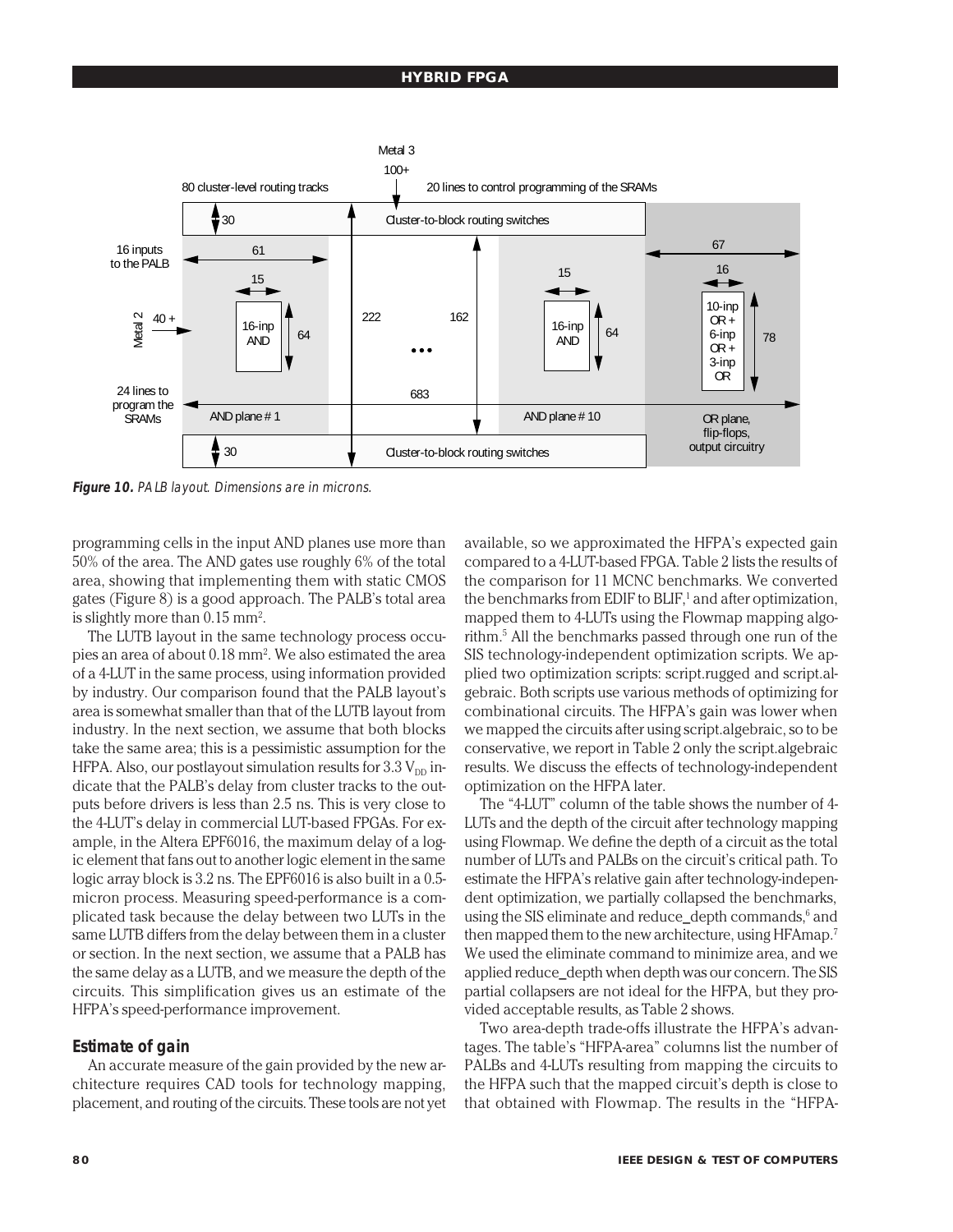|                          |                                |                              | <b>HFPA-area</b> |                         |                              | <b>HFPA-depth</b> |                               |  |  |
|--------------------------|--------------------------------|------------------------------|------------------|-------------------------|------------------------------|-------------------|-------------------------------|--|--|
| <b>MCNC</b><br>benchmark | No. of 4-LUTs<br>(area, depth) | Area                         | Depth            | Gain %<br>(area, depth) | Area                         |                   | Gain %<br>Depth (area, depth) |  |  |
|                          |                                |                              |                  |                         |                              |                   |                               |  |  |
| s1423                    | 221, 15                        | $20 \times 4 + 63 = 143$     | 14               | 55, 7                   | $41 \times 4 + 33 = 197$     | 8                 | 12,88                         |  |  |
| s1488                    | 296, 4                         | $25 \times 4 + 50 = 150$     | 4                | 97,0                    | $27 \times 4 + 49 = 157$     | 3                 | 89, 33                        |  |  |
| frq $2$                  | 370, 6                         | $24 \times 4 + 103 = 199$    | 5                | 86, 20                  | $54 \times 4 + 81 = 297$     | 4                 | 25,50                         |  |  |
| x3                       | 377,5                          | $33 \times 4 + 82 = 214$     | 4                | 76, 25                  | $70 \times 4 + 38 = 318$     | 3                 | 19,67                         |  |  |
| dalu                     | 500, 6                         | $41 \times 4 + 77 = 241$     | 5                | 107, 20                 | $39 \times 4 + 74 = 230$     | 4                 | 117,50                        |  |  |
| scf                      | 410.5                          | $33 \times 4 + 92 = 224$     | 6                | $83, -17$               | $42 \times 4 + 64 = 232$     | 3                 | 77.67                         |  |  |
| cordic                   | 466, 9                         | $30 \times 4 + 170 = 290$    | 8                | 61, 13                  | $42 \times 4 + 86 = 254$     | 7                 | 83, 29                        |  |  |
| sbc                      | 372, 5                         | $37 \times 4 + 98 = 246$     | 6                | $51, -17$               | $49 \times 4 + 87 = 283$     | 3                 | 31,67                         |  |  |
| cps                      | 749.5                          | $55 \times 4 + 214 = 434$    | 5                | 73,0                    | $84 \times 4 + 113 = 449$    | 3                 | 67, 67                        |  |  |
| apex <sub>2</sub>        | 1878, 8                        | $176 \times 4 + 499 = 1,203$ | 8                | 56, 0                   | $253 \times 4 + 233 = 1.245$ | 6                 | 51, 33                        |  |  |
| alu4                     | 1522, 7                        | $135 \times 4 + 191 = 731$   | 8                | $108, -13$              | $171 \times 4 + 251 = 935$   | 6                 | 63, 17                        |  |  |
| Average                  |                                |                              |                  | 78, 3.5                 |                              |                   | 57, 52                        |  |  |

**Table 2.** Estimate of HFPA gain. HFPA-area: optimized for area; HFPA-depth: optimized for depth; depth: number of LUTs and PALBs on critical path; area: equivalent 4-LUTs

depth" columns illustrate another trade-off, emphasizing the HFPA's advantage in reducing depth. The columns labeled "Area" show estimates of the HFPA's total chip area in terms of equivalent 4-LUT count, assuming each PALB takes an area equal to four 4-LUTs. This assumption is supported by the layout we described earlier. We calculated the area and depth gains as the percentage of increase in area/depth of the 4-LUT-based architecture compared to the HFPA's area/depth for the same circuit. We obtain the overall gain by taking the average of the gains of individual benchmarks.

The results in Table 2 imply various mixtures of LUTs and PALBs. We assume that enough resources of each type would be available in a real chip. The mixture is a function of the circuit's type and size. However, we believe that this issue is not critical for two reasons: First, LUTs and PALBs are interchangeable resources; LUTs can implement highfan-in nodes if there are not enough PALBs, and PALBs can implement small nodes if too few LUTs are available. Second, a commercial HFPA product line would comprise various chips with different numbers of PALBs and LUTs. Our technology mapper accepts a balance factor that determines how to make the best use of available resources. It is easier to create the desirable balance for larger circuits. Kaviani7 provides more details.

According to Table 2, LUT-based FPGAs are 78% less areaefficient than the HFPA, while offering roughly the same delay. The table also shows that one can map circuits to the HFPA such that the circuits mapped to 4-LUTs have a 52% higher depth on average. At the same time, they are still 57% less area-efficient than those mapped to the HFPA. Reducing

the circuits' depth decreases not only the total delay due to blocks on the critical path, but also the number of switches needed to route those blocks. Reducing the number of switches, in turn, adds to the speed-performance improvement. For mapping to 4-LUTs, the comparisons given here are based on Flowmap because of its convenient availability as part of SIS and because it produces optimal results in terms of depth. Other algorithms<sup>8</sup> may produce a lower number of 4-LUTs with an increase in depth. This would reduce the area gain shown in the table, but we could expect a higher improvement in depth.

# **Unresolved issues and future work**

Although the HFPA promises many advantages over traditional FPD architectures, several important issues still must be addressed.

**Synthesis.** For designers to use an FPD with a new architecture, the device should be accompanied by automated CAD tools. If synthesizing circuits in the new architecture is complicated, the industry might find it commercially unattractive. Although synthesis issues are beyond this article's scope, let us summarize how the HFPA affects the current FPGA synthesis flow. A typical synthesis flow technology maps a circuit after optimization. Then the circuit is partitioned into portions of desirable sizes. Finally, the partitioned circuit undergoes placement and routing.

Clearly, the HFPA complicates technology mapping. Our technology mapper HFAmap is discussed elsewhere<sup>7</sup> in more detail. Routing or partitioning tools can treat a PALB in the same way as a block containing several LUTs. For that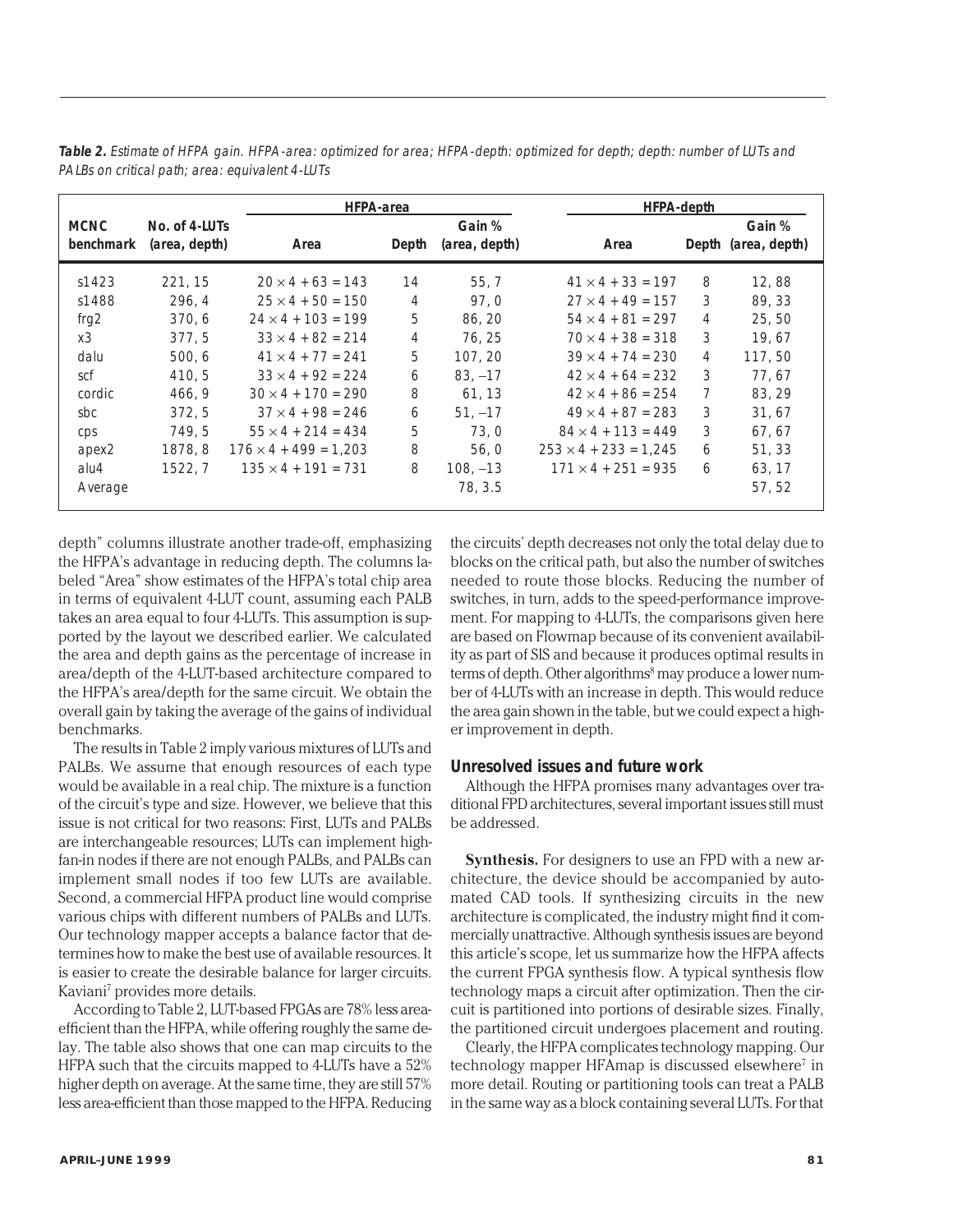# Related work

FPDs suffer from lower speed-performance and less logic capacity than custom-manufactured devices such as maskprogrammed gate arrays. Therefore, much recent research has been devoted to improving FPD architecture. New applications continue to emerge as research in industry and academia results in more sophisticated products with higher total logic capacity and better speed-performance.

An early FPGA research study by Rose et al.<sup>1</sup> focuses on logic-block complexity. Assuming a LUT-based architecture, the authors varied the number of inputs to a LUT to measure the effects on implementation of a benchmark circuit set. Their conclusion is that LUTs with 4 or 5 inputs yield the best results in terms of chip area. We applied this result to the HFPA by using 4-LUTs, which are also found in commercial FPGAs such as the Altera Flex 10K, and the Xilinx Virtex.

Most FPD research has focused on FPGAs, and little work on CPLDs has appeared. However, Kouloheris and El Gamal2 investigated FPDs built with PLA-based logic blocks. According to the authors, an FPD using PLAs with 10 inputs, 12 pterms, and 3 outputs achieves about the same level of logic density as FPGAs based on 4-LUTs. However, we are not aware of any commercial product using such PLAs.

A study by He and Rose<sup>3</sup> investigated heterogeneous FPGA architectures, which contain logic blocks of two different sizes. The researchers reported the effects on area efficiency of LUT-based FPGAs with two sizes of LUTs in the same chip. They found that a mixture of LUTs provides an average area savings of about 10%. Our HFPA is related to the heterogeneous FPGA in the sense that two different logic blocks are available. However, the heterogeneous FPGA has two sizes of the same type of logic block (LUTs), while the HFPA has two entirely different types of logic resources (LUTs and PLA-like blocks).

Wilton, Rose, and Vranesic<sup>4</sup> proposed including memory modules with variable aspect ratios as separate blocks in an FPGA. Tau et al.<sup>5</sup> proposed using multicontext programming bits, a scheme that promises some savings in area efficiency and reconfiguration time for FPGAs. These ideas are not orthogonal to the HFPA, which could also include memory blocks and additional programming layers.

Stansfield and Page<sup>6</sup> suggested a logic block built from an array of content-addressable memory cells, as opposed to LUT- or PLA-based blocks. The CAM cells can be used in RAM mode, in which case the logic block functions in the same way as a LUT. Also, multiple CAM cells can be combined to implement the equivalent functionality of a PLA. The study gives no comparison in terms of chip area or speedperformance between the CAM-based approach and a traditional FPGA or CPLD. However, limited information available from the project implies that the core block, a  $4 \times 4$ CAM array, takes slightly more area than a 4-LUT. A PLA with 16 inputs and 8 pterms needs 10 of these arrays, more than the area of ten 4-LUTs. The HFPA can implement the same functionality in 40% of this area.

In related work from industry, Altera has recently introduced the APEX (Advanced Programmable Embedded Matrix) series of FPDs. Their key feature is the combination of LUTs and PLAlike blocks on the same chip, an idea similar to the one presented here. The APEX architecture contains embedded system blocks that can be configured to support pterms, CAMs, and memory blocks.<sup>7</sup> The products are fabricated in a 0.25micron, five-layer metal process. APEX has a hierarchical interconnect structure similar to that of the Flex 10K, with the addition of a fourth level. The additional level is a direct result of FPD capacity increases. Other features include 100- MHz system performance and enhanced phase-locked loops. The first APEX devices will offer 500,000 gates, and future plans include devices of up to 2 million programmable gates.

# **References**

- 1. J. Rose et al., "Architecture of Field-Programmable Gate Arrays: The Effect of Logic Block Functionality on Area Efficiency," *IEEE J. Solid-State Circuits*, Vol. 25, No. 5, Oct. 1990, pp. 1217-1225.
- 2. J. L. Kouloheris and A. El Gamal, "PLA-Based FPGA Area vs. Cell Granularity," *Proc. 1992 Custom Integrated Circuits Conf.*, IEEE Computer Society Press, Los Alamitos, Calif., 1992, pp. 4.3.1-4.3.4.
- 3. J. He and J. Rose, "Advantages of Heterogeneous Logic Block Architectures for FPGAs," *Proc. 1993 Custom Integrated Circuits Conf.*, IEEE CS Press, 1993, pp. 7.4.1-7.4.5.
- 4. S. Wilton, J. Rose, and Z. Vranesic, "Architecture of Centralized Field-Configurable Memory," *Proc. Third ACM Int'l Symp. Field-Programmable Gate Arrays*, ACM, New York, 1995, pp. 97-103.
- 5. E. Tau et al., "A First Generation FPGA Implementation," *Proc. Third Canadian Workshop on Field-Programmable Devices*, Polytechnical School of Montreal and University of Quebec at Montreal, 1995, pp. 138-143.
- 6. A. Stansfield and I. Page, "The Design of a New FPGA Architecture," *Proc. Fifth Int'l Workshop on Field-Programmable Logic and Applications*, Univ. of Oxford, London, 1995.
- 7. F. Heile and A. Leaver, *Proc. Seventh ACM Int'l Symp. FPGAs*, ACM, New York, 1999, pp. 13-16.